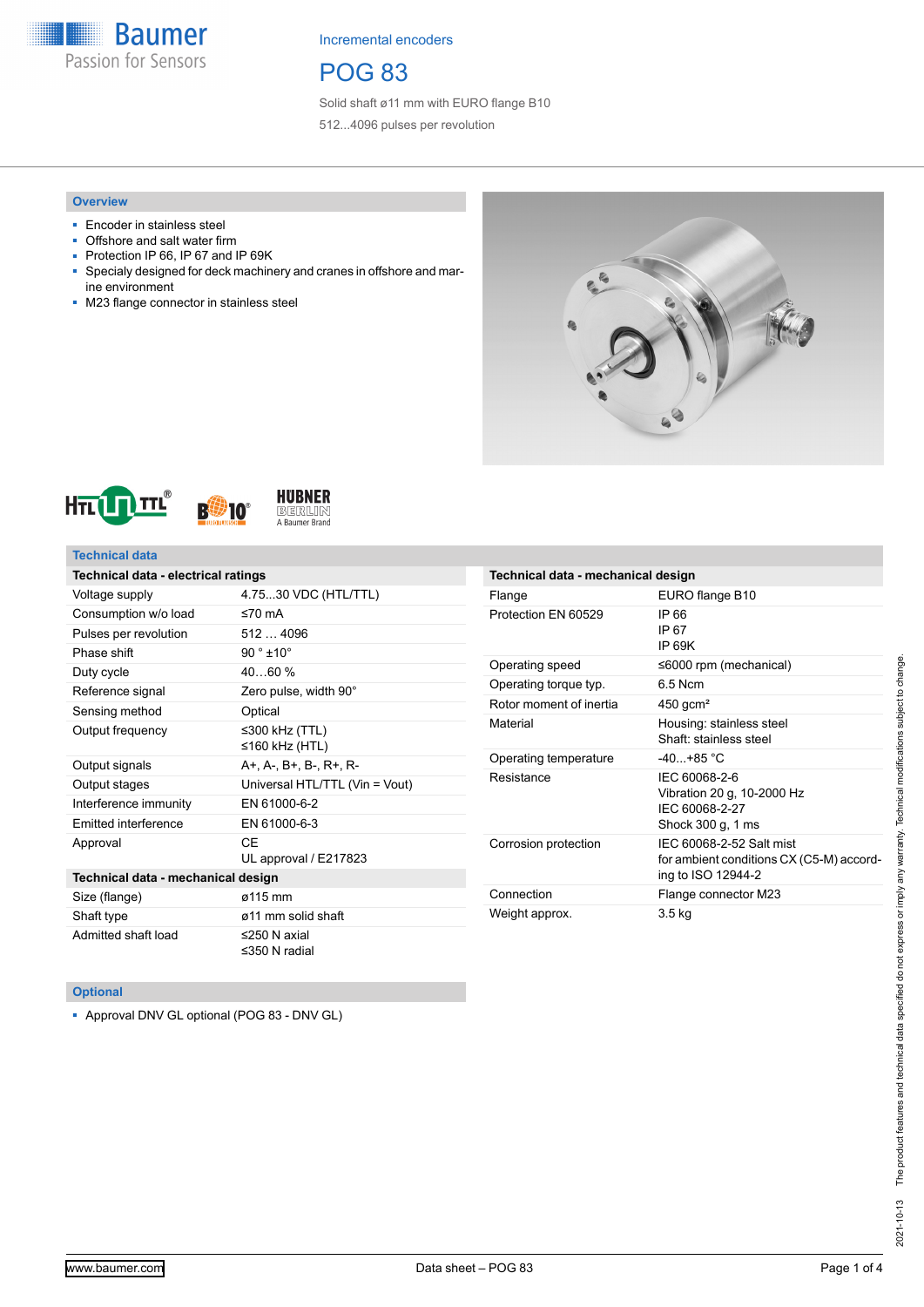

# POG 83

Solid shaft ø11 mm with EURO flange B10 512...4096 pulses per revolution

### **Terminal assignment**

#### **View A** *(see dimension)* Assignment flange connector



Flange connector M23, male, 12-pin, counter-clockwise (CCW)

| Pin            | Assignment   |
|----------------|--------------|
| 1              | $B -$        |
| $\overline{2}$ | dnu          |
| 3              | $R+$         |
| $\overline{4}$ | $R-$         |
| $\sqrt{5}$     | $A+$         |
| 6              | $A -$        |
| $\overline{7}$ | dnu          |
| 8              | $B+$         |
| 9              | dnu          |
| 10             | OV $(\perp)$ |
| 11             | dnu          |
| 12             | $+UB$        |

### **Trigger level**

| <b>III</b> yyu IVYUI |                   |
|----------------------|-------------------|
| <b>Trigger level</b> | <b>TTL/RS422</b>  |
| High / Low           | $≥2.5$ V / ≤0.5 V |
| Load                 | ≤20 mA            |
| <b>Trigger level</b> | HTL/push-pull     |
| High / Low           | ≥UB -3 V / ≤1.5 V |
| Load                 | ≤20 mA            |

### **Terminal significance**

| +UB   | Voltage supply                                       |
|-------|------------------------------------------------------|
| 0V(L) | Ground                                               |
| $A+$  | Output signal channel 1                              |
| $A -$ | Output signal channel 1 inverted                     |
| $B+$  | Output signal channel 2 (offset by 90° to channel 1) |
| $B -$ | Output signal channel 2 inverted                     |
| $R+$  | Zero pulse (reference signal)                        |
| $R-$  | Zero pulse inverted                                  |
| dnu   | Do not use                                           |

### **Output signals**

#### **HTL/TTL**

At positive rotating direction *(see dimension)*

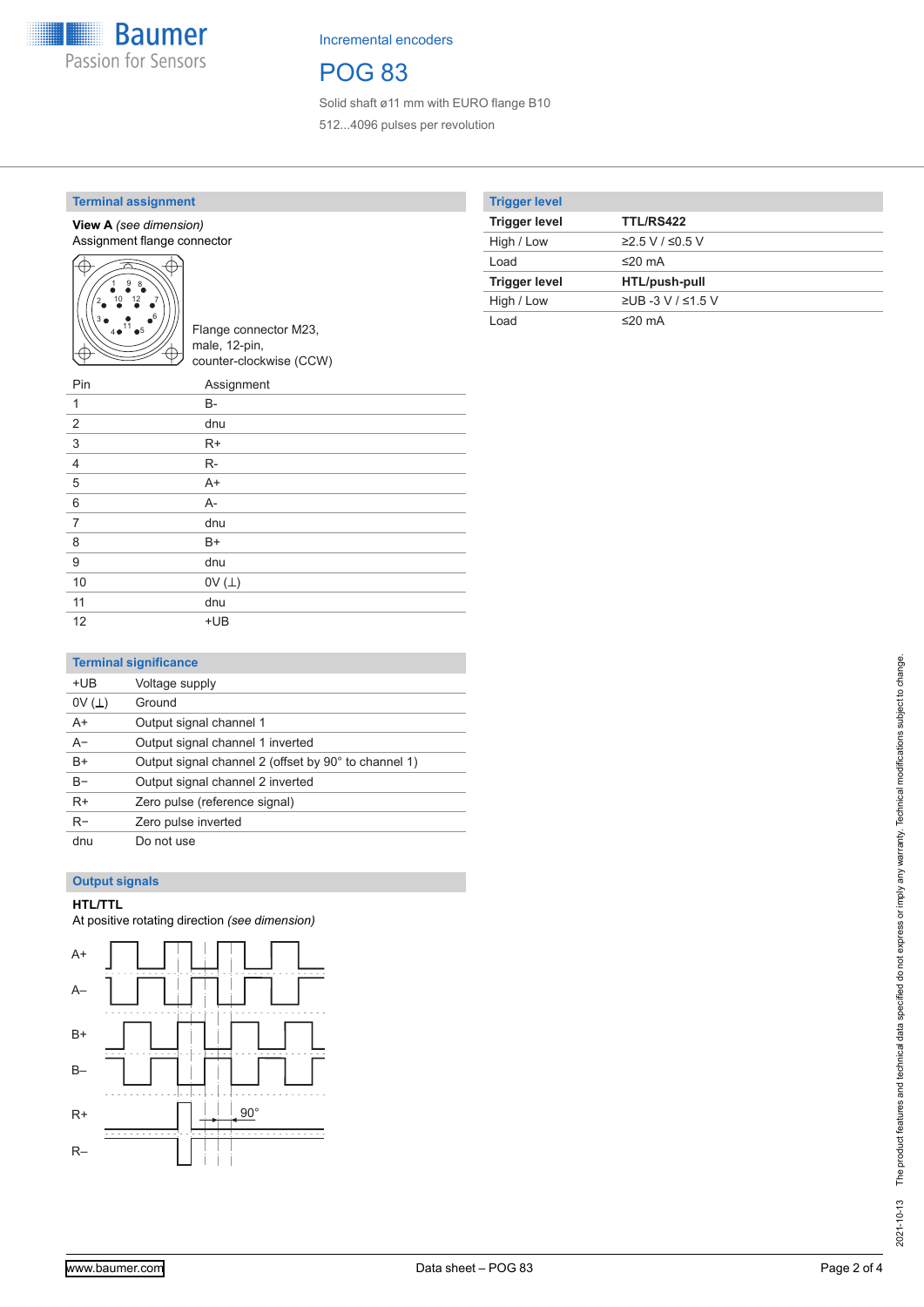

# POG 83

Solid shaft ø11 mm with EURO flange B10 512...4096 pulses per revolution